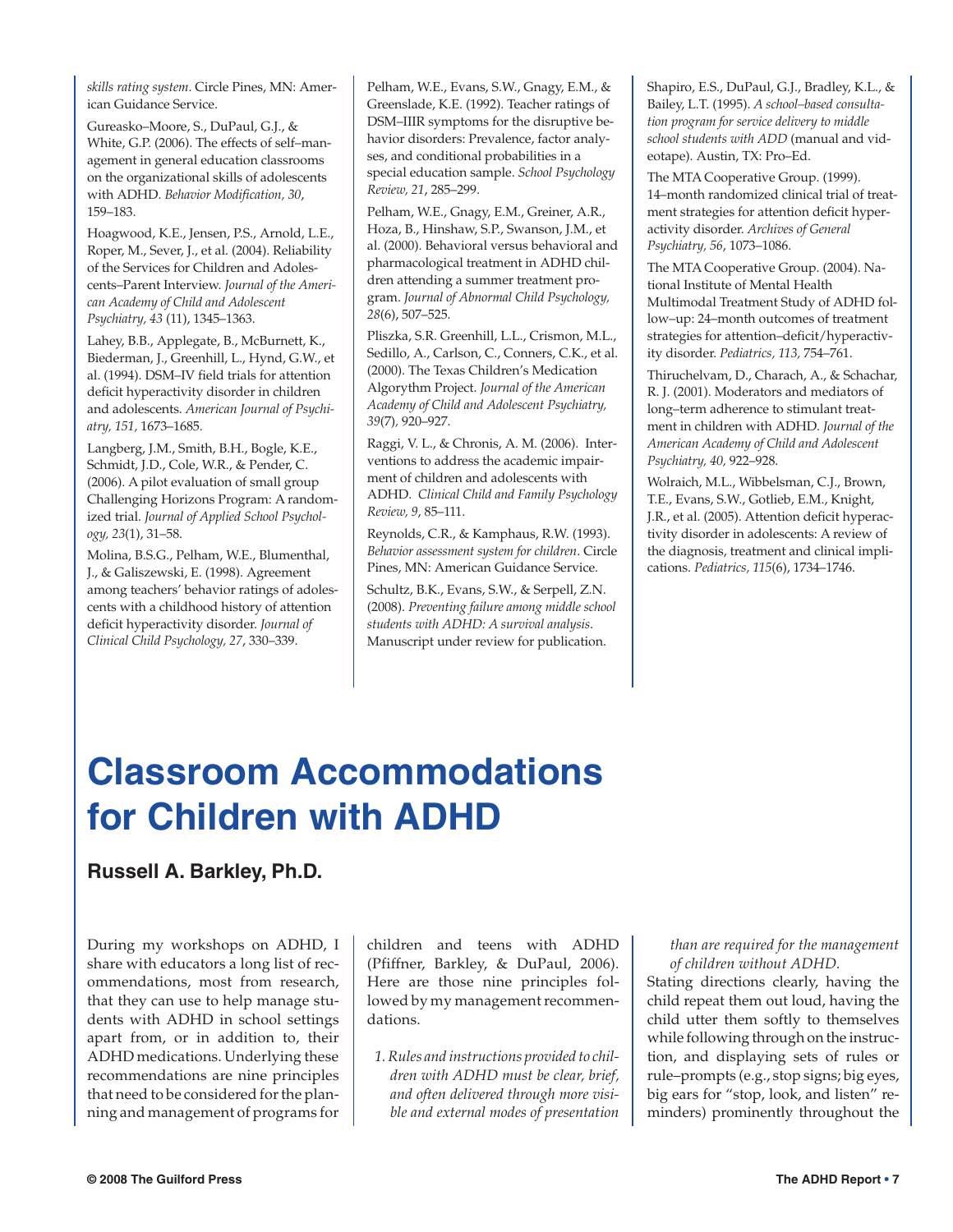classroom are essential to proper management of ADHD children. Relying on the child's recollection of the rules as well as upon purely verbal reminders is often ineffective.

*2. Consequences used to manage the behavior of ADHD children must be delivered swiftly and more immediately than is needed for children without ADHD.*

Delays in consequences greatly degrade their efficacy for ADHD children. The timing and strategic application of consequences with children with ADHD must be more systematic and is far more crucial to their management than in normal children. This is not just true for rewards, but is especially so for punishment, which can be kept mild and still effective by delivering it as quickly after the misbehavior as possible—Swift, not harsh, justice is the essence of effective punishment.

*3. Consequences must be delivered more frequently, not just more immediately, to children with ADHD in view of their motivational deficits*.

Behavioral tracking, or the ongoing adherence to rules after the rule has been stated and compliance initiated, appears to be problematic for children with ADHD. Frequent feedback or consequences for rule adherence seem helpful in maintaining appropriate degrees of tracking to rules over time.

*4. The type of consequences used with children with ADHD must often be of a higher magnitude, or more powerful, than that needed to manage the behavior of other children*.

The relative insensitivity of them to response consequences dictates that those chosen for inclusion in a behavior management program must have sufficient reinforcement value or magnitude to motivate children with ADHD to perform the desired behaviors. Suffice to say, then, that mere occasional praise or reprimands are simply not enough to effectively manage children with ADHD.

*5. An appropriate and often richer degree of incentives must be provided within a setting or task to reinforce appropriate behavior before punishment can be implemented*.

This means that punishment must remain within a relative balance with rewards or it is unlikely to succeed. It is therefore imperative that powerful reinforcement programs be established first and instituted over 1 to 2 weeks before implementing punishment in order for the punishment, sparingly used, to be maximally effective. Often children with ADHD will not improve with the use of response cost or time out if the availability of reinforcement is low in the classroom, and hence removal from it is unlikely to be punitive. "Positives before negatives" is the order of the day for children with ADHD. When punishment fails, this is the first area which clinicians, consultants, or educators should explore for problems before instituting higher magnitude or more frequent punishment programs.

*6. Those reinforcers or particular rewards that are employed must be changed or rotated more frequently for ADHD children than for those without ADHD, given the penchant of the former for more rapid habituation or satiation to response consequences, apparently rewards in particular*.

This means that even though a particular reinforcer seems to be effective for the moment in motivating child compliance, it is likely that it will lose its reinforcement value more rapidly than normal over time. Reward menus in classes, such as those used to back up token systems, must therefore be changed periodically, say every 2 to 3 weeks, to maintain the power or efficacy of the program in motivating appropriate child behavior. Failure to do so is likely to result in the loss of power of the reward program and the premature abandonment of token technologies based on the false assumption that they simply will not work any longer. Token systems can be maintained over an entire school year with minimal loss of power in the program provided that the reinforcers are changed frequently to accommodate to this problem of habituation. Such rewards can be returned later to the program once they have been set aside for awhile, often with the result that their reinforcement value appears to have been improved by their absence or unavailability.

# *7. Anticipation is the key with ADHD children*.

This means that teachers must be more mindful of planning ahead in managing children with this disorder, particularly during phases of transition across activities or classes, to insure that the children are cognizant of the shift in rules (and consequences) that is about to occur. It is useful for teachers to take a moment to prompt a child to recall the rules of conduct in the upcoming situation, repeat them orally, and recall what the rewards and punishments will be in the impending situation *before* entering that activity or situation. *Think aloud, think ahead* is the important message to educators here. As noted later, by themselves such cognitive self–instructions are unlikely to be of lasting benefit, but when combined with contingency management procedures, they can be of considerable aid to the classroom management of ADHD children.

*8. Children with ADHD must be held more publicly accountable for their behavior and goal attainment than other children*.

The weaknesses in executive functioning associated with ADHD result in a child whose behavior is less regulated by internal information (mental representations) and less monitored via self–awareness than is the case in normal children. Addressing such weaknesses requires that the ADHD child be provided with more external cues about performance demands at key "points of performance" in school, be monitored more closely by teachers, and be provided with consequences more often across the school day for behavioral control and goal attainment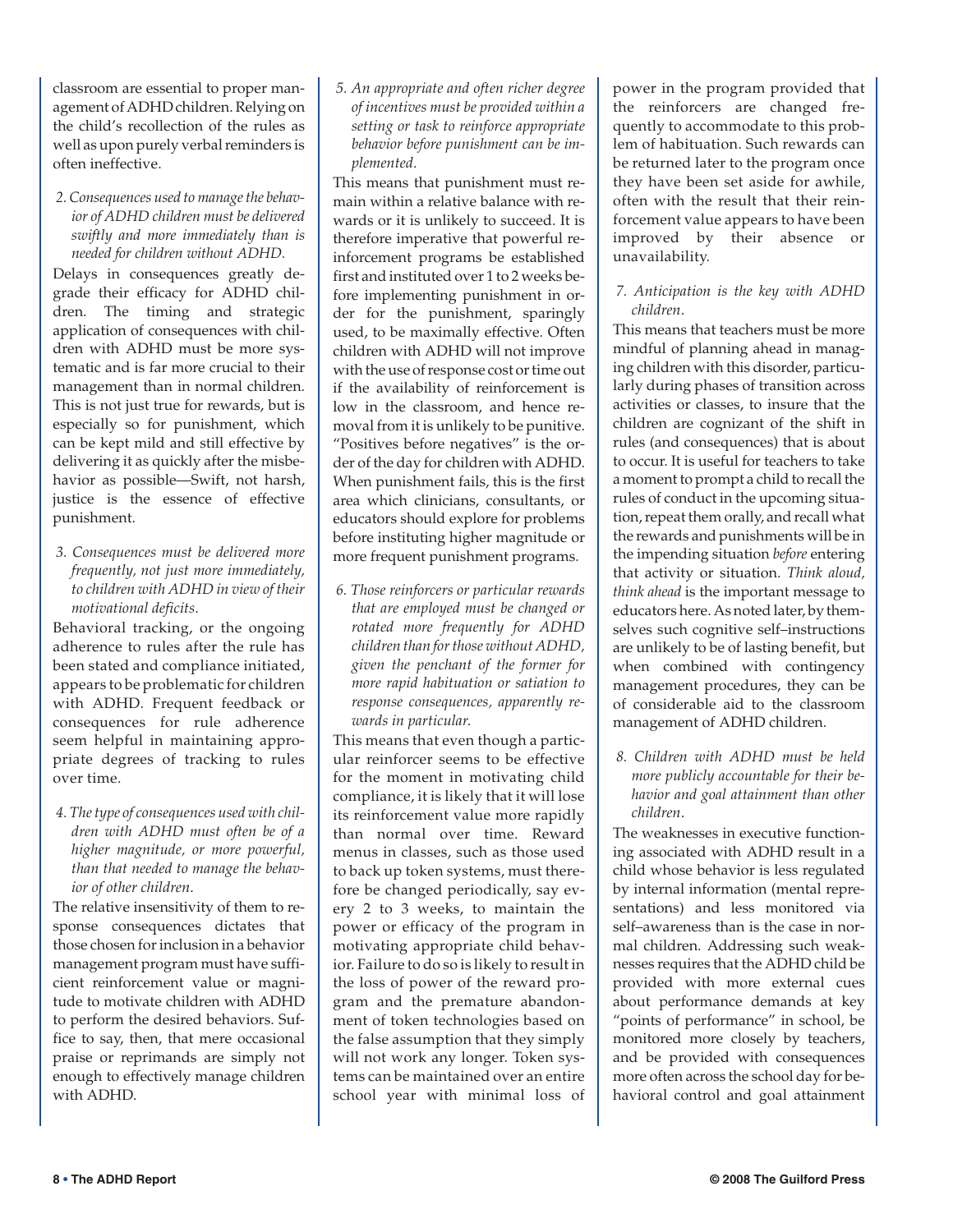than would be the case with other children.

*9. Behavioral interventions, while successful, only work while they are being implemented and, even then, require continued monitoring and modification over time for maximal effectiveness.*

One common scenario is that a student responds initially to a well–tailored program, but then over time, the response deteriorates; in other cases, a behavioral program may fail to modify the behavior at all. This does not mean behavioral programs do not work. Instead, such difficulties signal that the

program needs to be modified. It is likely that one of a number of common problems (e.g., rewards lost their value, program not implemented consistently, program not based on a functional analysis of the factors related to the problem behavior) occurred.

#### **CLASSROOM MANAGEMENT: INCREASING INCENTIVES**

- Increase praise, approval, and appreciation of student's good behavior and work performance
- Be a one-minute manager with lots of short praises throughout the day
- Use a token or point system to organize privileges and their prices
- Get parents to send in old games/toys to upgrade class supply of fun activities
- Obtain a donated video game for use during free time, and make it

one of the privileges to be earned through the class point system.

- Try team–based (group) rewards (4–5 students per team, with members of teams working together to compete against other teams in getting work done)
- Try a tone–tape with self–rewards (see addwarehouse.com to purchase). Create an audiotape with a variable, interval-frequent schedule of tones. Tell class that when tone sounds, they are to self–evaluate and then self–reward a point

if they were *working* when tone sounded. If they were off task, they are to deduct a point from their score card instead.

- Allow access to rewards often (daily or more frequently) and not just at the end of the school week
- Keep reward-to-punishment ratio 2:1 or greater so class remains rewarding, not punitive
- Use a daily behavior report card (see Figure 1)

### **SELF–AWARENESS TRAINING**

- Child records work productivity on a daily chart or graph on public display so they can see how well they are performing in class over time
- Child rates him- or herself on a daily conduct card (*see Figure 1*) and teacher checks to see if he/she agree with child's self–evaluation
- Teacher cues a young child to self–monitor by saying "Turtle" or "Chill" at which time:
- —Child stops what he/she is doing, pulling hands and legs close together
- —Child slowly looks around the classroom
- —Child asks him/herself, "What was I told to do?"
- —Child returns to assigned task
- Child wears a tactile cueing device—the Motivaider—a small box, with built–in digital timer, that vibrates at random, frequent inter-

vals. Timer is set to periodically cue the child to pay attention. Available at addwarehouse.com

- Teacher can use nonverbal, confidential cues for teens, for example, explaining that when a paper clip is dropped near their desk, it's a cue to pay attention
- In severe cases, teacher can consider videotaping child in class for weekly feedback sessions with school psychologist

| Subjects                        |  |  |  |  |
|---------------------------------|--|--|--|--|
| Class participation             |  |  |  |  |
| Performs assigned classwork     |  |  |  |  |
| Follows class rules             |  |  |  |  |
| Gets along well with others     |  |  |  |  |
| Completes home-work assignments |  |  |  |  |
| Teacher's Initials              |  |  |  |  |

FIGURE 1. Sample Daily School Behavior Report Card.

Anew card is taken to school every day or is given to the child or teen by their first period or home room teacher. The child is to be rated at the end of each class period using the numbered columns below (one per class) as to how they did in the five areas of school performance listed in the far left-hand column. Teachers are to use ratings of 1 (excellent), 2 (good), 3 (fair), 4 (poor), 5 (terrible). Each teacher initials the bottom box below their column to protect against forgery. The card can be reviewed with the teen by a school staff member and points can be assigned to each rating for use in buying extra privileges at school. Or, the card can be reviewed by parents at home and the ratings converted to points to be used in purchasing home privileges. Wherever the points are to be awarded (home or school), a menu of possible rewards should be created.